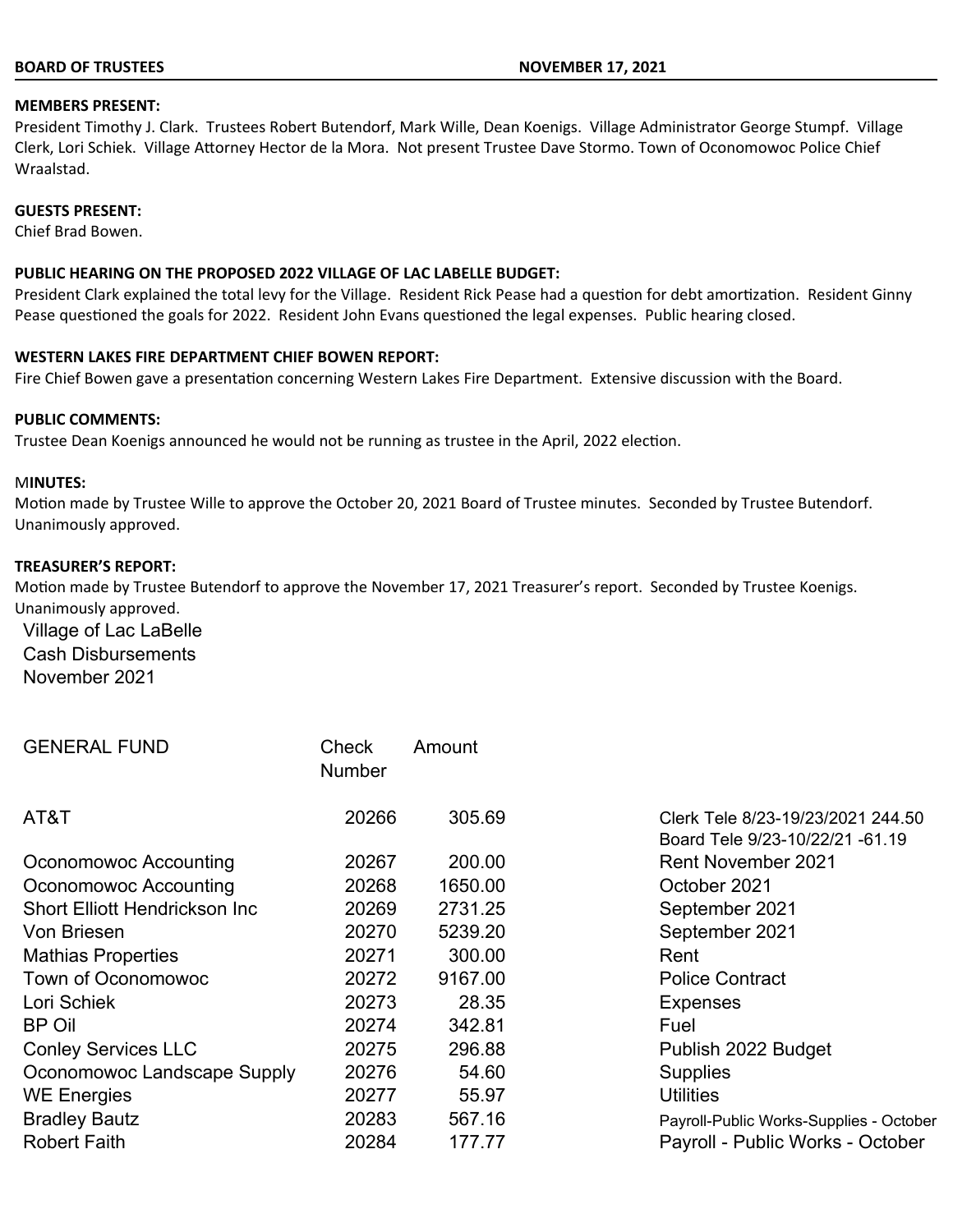| <b>Ryan Gullickson</b><br><b>Thomas Liston</b><br><b>Bradley J Scheel</b><br>Lori Schiek<br>Lori Schiek<br>George Stumpf<br><b>Great West Financial</b><br><b>Proven Power Inc</b><br><b>CHASE</b><br><b>Wisconsin Dept of Revenue</b>                                                                                                                                                             | 20285<br>20286<br>20287<br>20288<br>20289<br>20290<br>20291<br>20292<br><b>EFT</b><br>EFT.               | 420.19<br>484.84<br>521.46<br>1686.41<br>315.54<br>3.06<br>3161.36<br>2194.81<br>1511.72<br>108.83                         |          | Payroll - Public Works - October<br>Payroll - Public Works - October<br>Payroll - Public Works - October<br>Payroll - Clerk- November 2021<br>Payroll- Treasurer November 2021<br><b>GM</b> payroll<br><b>GM Retirement - November 2021</b><br><b>Plow Repair</b><br>Payroll Taxes - November 2021<br>Payroll Taxes - November 2021 |
|----------------------------------------------------------------------------------------------------------------------------------------------------------------------------------------------------------------------------------------------------------------------------------------------------------------------------------------------------------------------------------------------------|----------------------------------------------------------------------------------------------------------|----------------------------------------------------------------------------------------------------------------------------|----------|-------------------------------------------------------------------------------------------------------------------------------------------------------------------------------------------------------------------------------------------------------------------------------------------------------------------------------------|
| <b>WI Retirement System</b>                                                                                                                                                                                                                                                                                                                                                                        | <b>EFT</b>                                                                                               | 540.88                                                                                                                     |          | <b>WRS Retirement November 2021</b>                                                                                                                                                                                                                                                                                                 |
| <b>Total General Fund</b>                                                                                                                                                                                                                                                                                                                                                                          |                                                                                                          |                                                                                                                            | 32065.78 |                                                                                                                                                                                                                                                                                                                                     |
| Village of Lac LaBelle<br><b>Cash Disbursements</b><br>November 2021                                                                                                                                                                                                                                                                                                                               |                                                                                                          |                                                                                                                            |          |                                                                                                                                                                                                                                                                                                                                     |
| <b>SEWER FUND</b>                                                                                                                                                                                                                                                                                                                                                                                  |                                                                                                          |                                                                                                                            |          |                                                                                                                                                                                                                                                                                                                                     |
| Oconomowoc Accounting<br>City of Oconomowoc-Wastewater<br><b>Short Elliott Hendrickson</b><br><b>WE Energies</b><br>Area Septic Installation<br><b>Mary Lane Sanitary District</b><br><b>Starnet Technologies</b><br><b>Axley Brynelson LLP</b><br>CenturyLink<br>Leverenz Septic Service<br><b>Oconomowoc City Utilities</b><br>Town of Ixonia Sanitary District<br>#2<br><b>Total Sewer Fund</b> | 20259<br>20260<br>20261<br>20262<br>20263<br>20264<br>20265<br>20278<br>20279<br>20280<br>20281<br>20282 | 450.00<br>4518.45<br>273.44<br>134.28<br>1209.00<br>1196.82<br>360.00<br>957.00<br>75.89<br>210.00<br>222.63<br>689.67<br> | 10297.18 | October 2021<br>October 2021<br>September 2021<br>October 2021<br><b>Maintenance and Service</b><br>July-August-September 2021<br>Data Charges<br>September 2021<br>September and October<br>Service<br>October 2021<br>July-August-September 2021                                                                                  |
| <b>SPECIAL REVENUE FUND</b>                                                                                                                                                                                                                                                                                                                                                                        |                                                                                                          |                                                                                                                            |          |                                                                                                                                                                                                                                                                                                                                     |
| <b>Advanced Disposal Services</b>                                                                                                                                                                                                                                                                                                                                                                  | 20257                                                                                                    | 2941.68                                                                                                                    |          | <b>Garbage Collection- Sept 2021</b>                                                                                                                                                                                                                                                                                                |
| <b>Total Special Revenue Fund</b>                                                                                                                                                                                                                                                                                                                                                                  |                                                                                                          | -----------                                                                                                                | 2941.68  |                                                                                                                                                                                                                                                                                                                                     |
| <b>CAPITAL PROJECTS</b>                                                                                                                                                                                                                                                                                                                                                                            |                                                                                                          |                                                                                                                            |          |                                                                                                                                                                                                                                                                                                                                     |

--------------